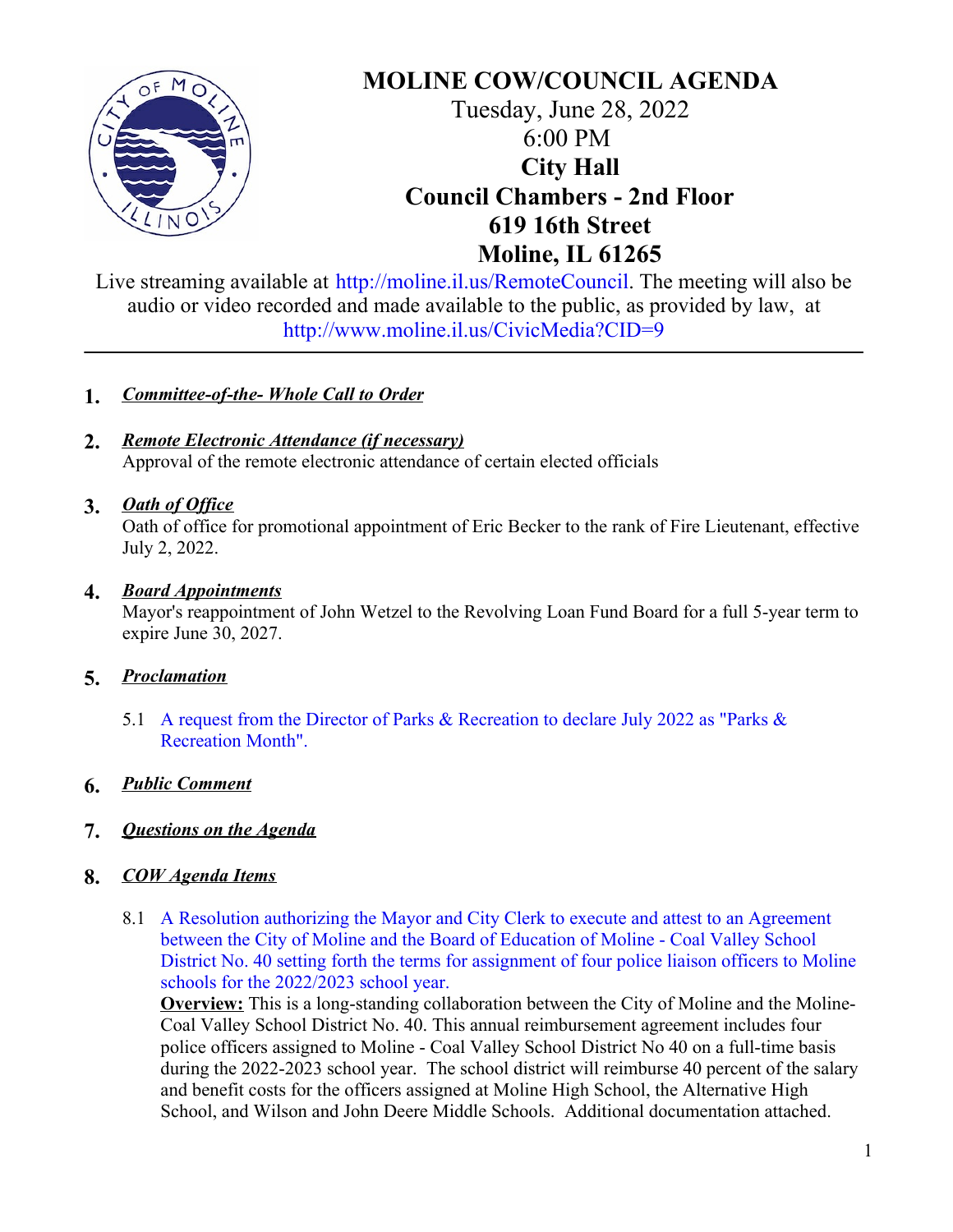Staff Recommendation: Approval

Fiscal Impact: \$581,108 salary and benefits of four police officers (010-0913-421.01.01); 40% (\$232,443) to be reimbursed to City by Moline-Coal Valley School District No 40 (010- 000-334.610-00)

8.2 A Resolution approving a sole-source contract with Rexroat Sound for the [Sesquicentennial](https://d2kbkoa27fdvtw.cloudfront.net/molineil/9b21e423f90194706fd07584a36b51770.pdf) Celebration stage and sound system for the amount of \$69,726.40.

**Overview:** In a little more than two months from now, Moline will celebrate its 150th birthday with the Moline 150 Sesquicentennial Celebration: a three-day music, art and street festival in a two-block stretch of River Drive from the TaxSlayer Center to the John Deere Pavilion. Council has budgeted \$150,000 of General Fund Reserves toward the Sesquicentennial Celebration, with the Moline Sesquicentennial Committee raising an additional matching \$150,000 through financial and in-kind contributions from a dozen sponsors.

In order to put on a first-class, memorable event, resulting in increased revenue for local businesses, it is believed that a sole-source provider, Rexroat Sound, for the event's stage, sound system, and lighting is required. *Due to the urgency of returning the contract and deposit, this item is on both the June 28th Committee-of-the-Whole and Council agendas.*

#### Suggested Action: Approval

Fiscal Impact: \$69,726.40, Budget includes 50% General Fund Reserves & 50% Sponsor Contributions

8.3 A Resolution authorizing the Mayor and City Clerk to execute and attest to an amendment to the Funding Agreement between the City of Moline ("City") and the Illinois Housing Development Authority ("IHDA") for the City's participation in the Trust Fund Single Family [Rehabilitation](https://d2kbkoa27fdvtw.cloudfront.net/molineil/e511f1878eae9029fd24f0e1e8e08ab60.) (SFR3) Program Round 3, with Roof Only Repair (SFR-R) and Disaster Contingency Award (DCA), and do all things necessary to implement said program requirements.

**Overview:** The City Council previously approved the application to IHDA for the Trust Fund Single Family Rehabilitation (SFR3) Program Round 3, with Roof Only Repair (SFR-R) and Disaster Contingency Award (DCA), on July 15, 2020. the Grant Agreement is set to terminate on July 14, 2022. IHDA has extended the Termination Date to December 31, 2022. This Resolution authorizes the City to enter into an Amendment to the Funding Agreement, to accept the revised termination date. *This item will also appear on the Non-Consent agenda due to IHDA's June 30, 2022 deadline.*

Staff Recommendation; Approval Fiscal Impact; N/A

8.4 A Resolution authorizing the Fleet and Facilities Manager to purchase a 2022 John Deere Mach-1-XL Medic utility vehicle from International Automated Systems, Incorporated from Baldwin, Wisconsin in the amount of \$53,624.84 utilizing General Services [Administration](https://d2kbkoa27fdvtw.cloudfront.net/molineil/f323098d9295bd36e83253fdd7ac5ca10.pdf) (GSA) contract #GS07F0479N.

**Overview:** After careful consideration and the increase in community events and future tourism anticipated in the City, the Fire Department has determined it would be in the City's best interest to purchase a utility vehicle with a medic bed. The addition of a utility vehicle will allow for greater response times, maneuverability, and versatility while at special events with large crowds where it might be difficult to utilize a full size ambulance, including the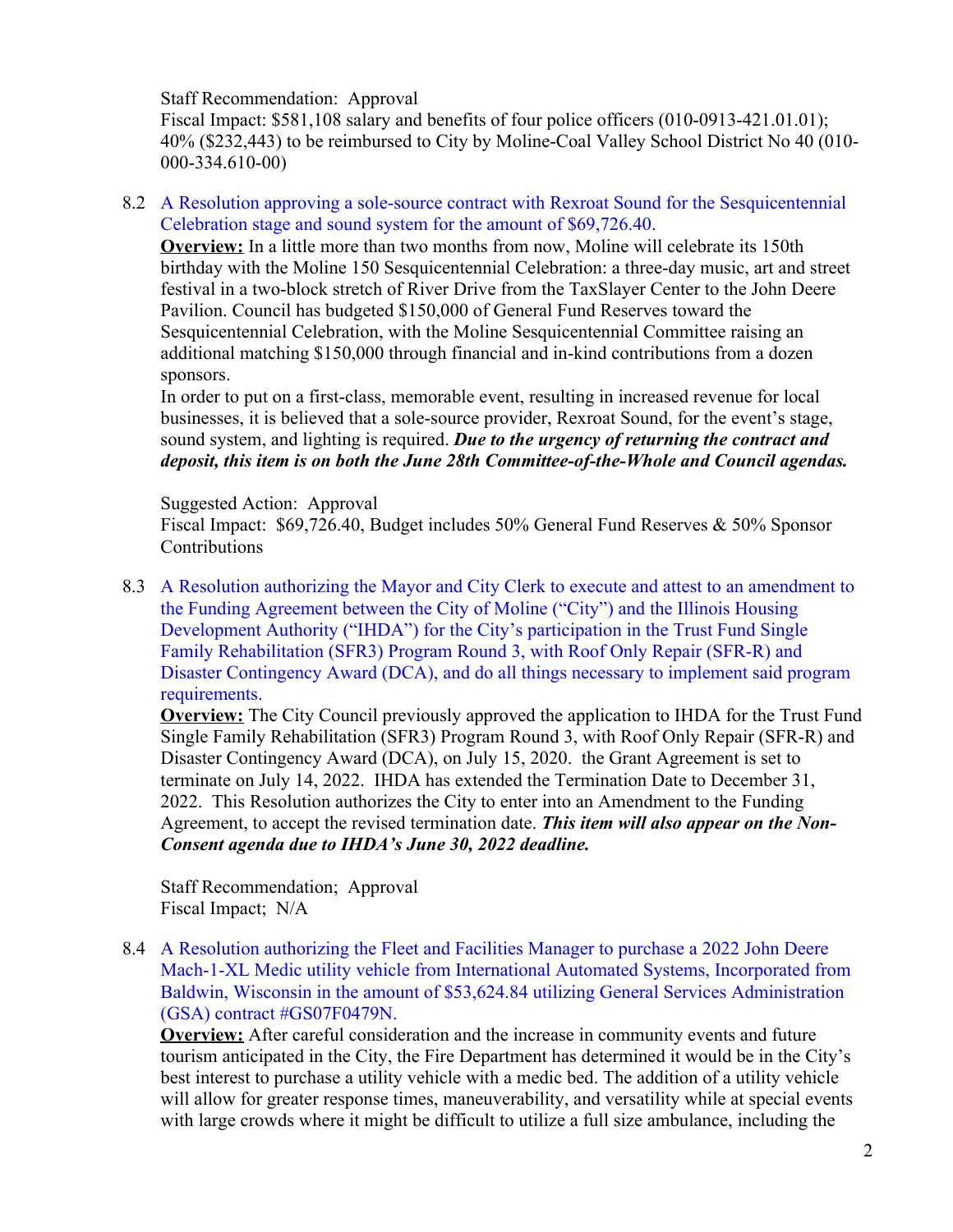upcoming Moline 150 celebration and the Quad Cities Marathon. The utility vehicle (UTV) will also be able to access locations that have physical or installed barriers that would normally restrict or make it difficult to have vehicular traffic, including trails and paths within the City, as well as the I-74 bridge path and Sylvan Island, to be able to respond to requests for assistance. The City of Bettendorf has implemented a medic equipped utility vehicle in to their fleet with much success in provided unimpeded services during occasions that a full size ambulance might have difficulty accessing those in need. This specialty UTV is only built during certain times, for this unit the City would be able to take possession, and payment would be due, in December 2022. Because this is not a budgeted item, staff is requesting consideration of utilizing "restricted" American Rescue Plan Act (ARPA) funds to cover the purchase, which will also make the purchase eligible for General Services Administration (GSA) pricing.

Staff Recommendation: Approval Fiscal Impact: Restricted American Rescue Plan Act (ARPA)

8.5 A Resolution authorizing the Mayor and City Clerk to declare a 1988 Spartan Fire Truck, vehicle identification [#1S9BTODO5JC185888,](https://d2kbkoa27fdvtw.cloudfront.net/molineil/261034b3fd30893e38990e2b3a2bbfe60.) a City-owned vehicle, as surplus property. **Overview:** Fleet Services staff has determined that the following vehicle has exceeded it's reliable, useful life and is no longer necessary or in the best interest of the City, a 1988 Spartan Fire Truck VIN: 1S9BTODO5JC185888. This unit is in need of extensive suspension work and the necessary parts are obsolete. After many discussions with the Fire Department, it was agreed upon that this unit can be removed from the fleet as they will still have a reserve unit available. Staff requests approval to declare this vehicle as surplus and to authorize disposal of the vehicle through the legal disposal process that is most advantageous to the City, whether sealed bid, auction, negotiation or otherwise.

Staff Recommendation: Approval Fiscal Impact: Proceeds deposited into Account #448-0000-392.20-00

8.6 A Resolution authorizing the Fleet and Facilities Manager to purchase touchless plumbing fixtures from WW Grainger, Incorporated, in Janesville, Wisconsin in the amount of \$92,069.55 utilizing pricing on Sourcewell contract [#121218-WWG.](https://d2kbkoa27fdvtw.cloudfront.net/molineil/3b1c78a4888e7cb8ddaa2cc233d2348d0.)

**Overview:** Due to the COVID-19 pandemic, much research has been done on the importance of hand washing and the cleanliness of high traffic/high touch areas within buildings. To help reduce the spread of germs, staff is recommending the purchase of touchless plumbing fixtures in City owned and occupied buildings. Currently, this project is not budgeted and staff would request consideration of the use non-restricted American Rescue Plan Act (ARPA) funds to be applied to this purchase. The fixtures would include faucets and flush valves on toilets and urinals in all City buildings and park restrooms. Additionally, staff has requested the quoted fixtures to aid in water use reduction to stay in alignment with the Mayor's commitment to the Wyland National Mayor's Challenge for Water Conservation. Quotes for the fixtures were obtained from Grainger utilizing Sourcewell contract #121218- WWG.

Staff Recommendation: Approval Fiscal Impact: Non-restricted American Rescue Plan Act (ARPA)

8.7 A Resolution authorizing the Fleet and Facilities Manager to purchase two grappler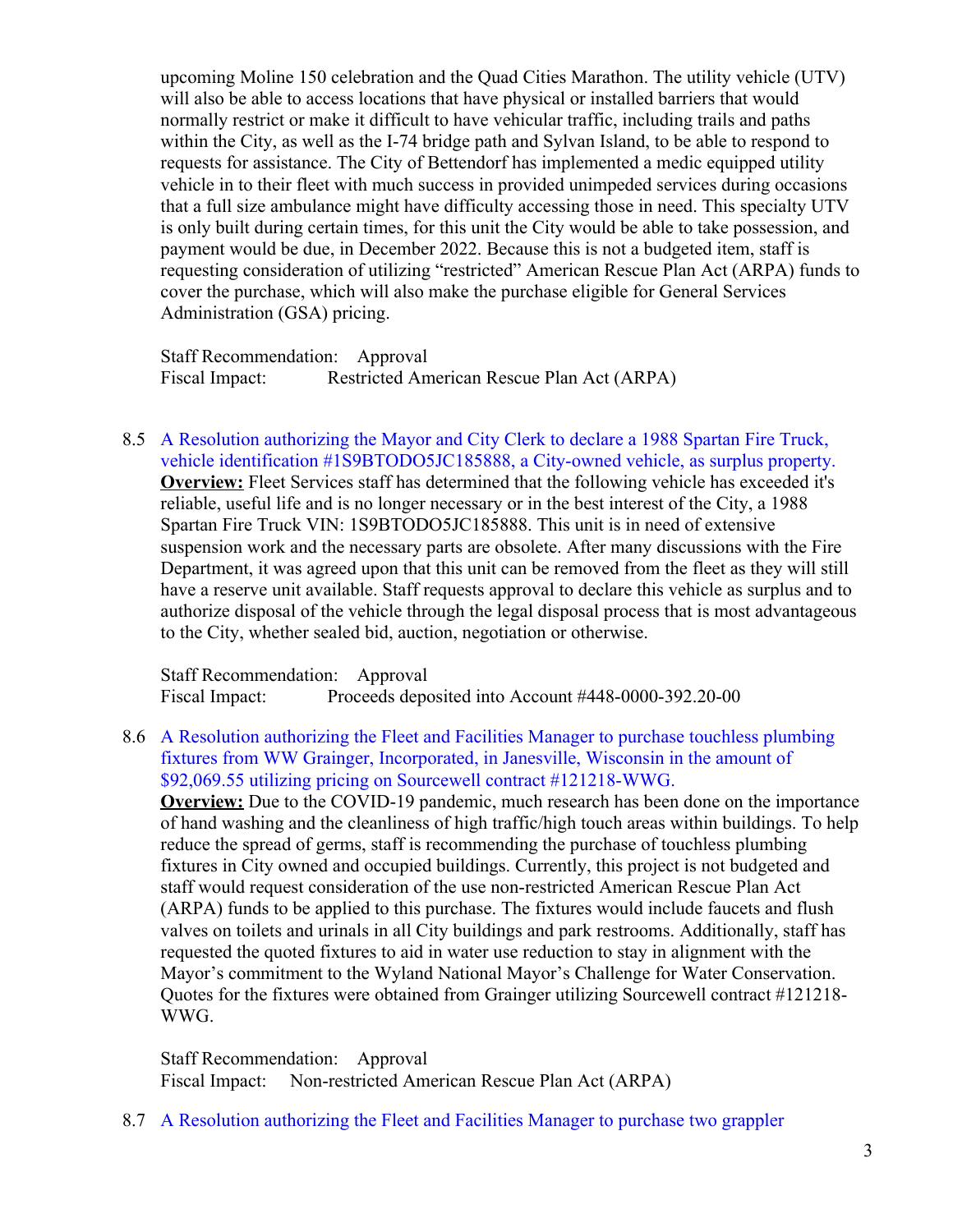[attachments](https://d2kbkoa27fdvtw.cloudfront.net/molineil/20aa88ca2d383fd023a844ac237a34c70.pdf) for a Backhoe Loader from Martin Equipment in Rock Island, Illinois for the amount of \$28,190.

**Overview:** Due to the absence of a crane truck in the fleet, it has been determined that an acceptable alternative would be to introduce grapple attachments on our equipment to increase equipment versatility. Specifically, a backhoe loader is scheduled for replacement in 2023 and would be an ideal piece of equipment to utilize grapple attachments. These attachments will allow staff to lift large brush piles, assist with the handling of oversize items out for special pickups, and quickly clear debris in the streets in the event of an overnight emergency without requiring more than one person. In addition to a brush grapple, staff has also identified the need for a stiff arm grapple. Due to the excessive lead time for equipment acquisition, staff is recommending placing the order for the equipment soon so that the items can be received in January of 2023, current lead time for these items is 6 months. These attachments are budgeted in 2023 and payment is not due until the City takes possession.

Staff Recommendation: Approval Fiscal Impact: \$38,596 is budgeted in 2023 # 448-0867-437.07-03, Vehicle Replacement

#### **9.** *Informational*

- 9.1 Parks & Recreation Volunteer Information (Eric Griffith, Director of Parks & Recreation, and Margaret Kostopulos, Corporation Counsel)
- 9.2 Chapter 6, "RIGHTS OF WAY," Discussion (Margaret Kostopulos, Corporation Counsel)
- 9.3 Chapter 4, "ALCOHOLIC LIQUOR," Fees and Incidental Activity (Margaret Kostopulos, Corporation Counsel)
- 9.4 Chapter 23, "PARKS AND [RECREATION,"](https://d2kbkoa27fdvtw.cloudfront.net/molineil/316a9d3ca16a5a0029a939e9eac48c190.pdf) and Chapter 16, "LIBRARIES," Housekeeping (Margaret Kostopulos, Corporation Counsel)

**Overview:** Pursuant to Strategic Goal 2.3F, staff is conducting a comprehensive review of all chapters of the Moline Code of Ordinances to correct those items that are merely housekeeping in nature. The most significant change in both Chapters 16 and 23 was a more streamlined, concise description, provided by the Finance Director, of the "Annual Reports" and "Annual and Monthly Reports" section respectively.

Staff Recommendation: Approval Fiscal Impact: N/A

#### **10.** *Council Call to Order*

- **11.** *Pledge of Allegiance*
- **12.** *Invocation – Alderman O'Brien*
- **13.** *Roll Call*
- **14.** *Consent Agenda - Approval of Minutes and Appointments*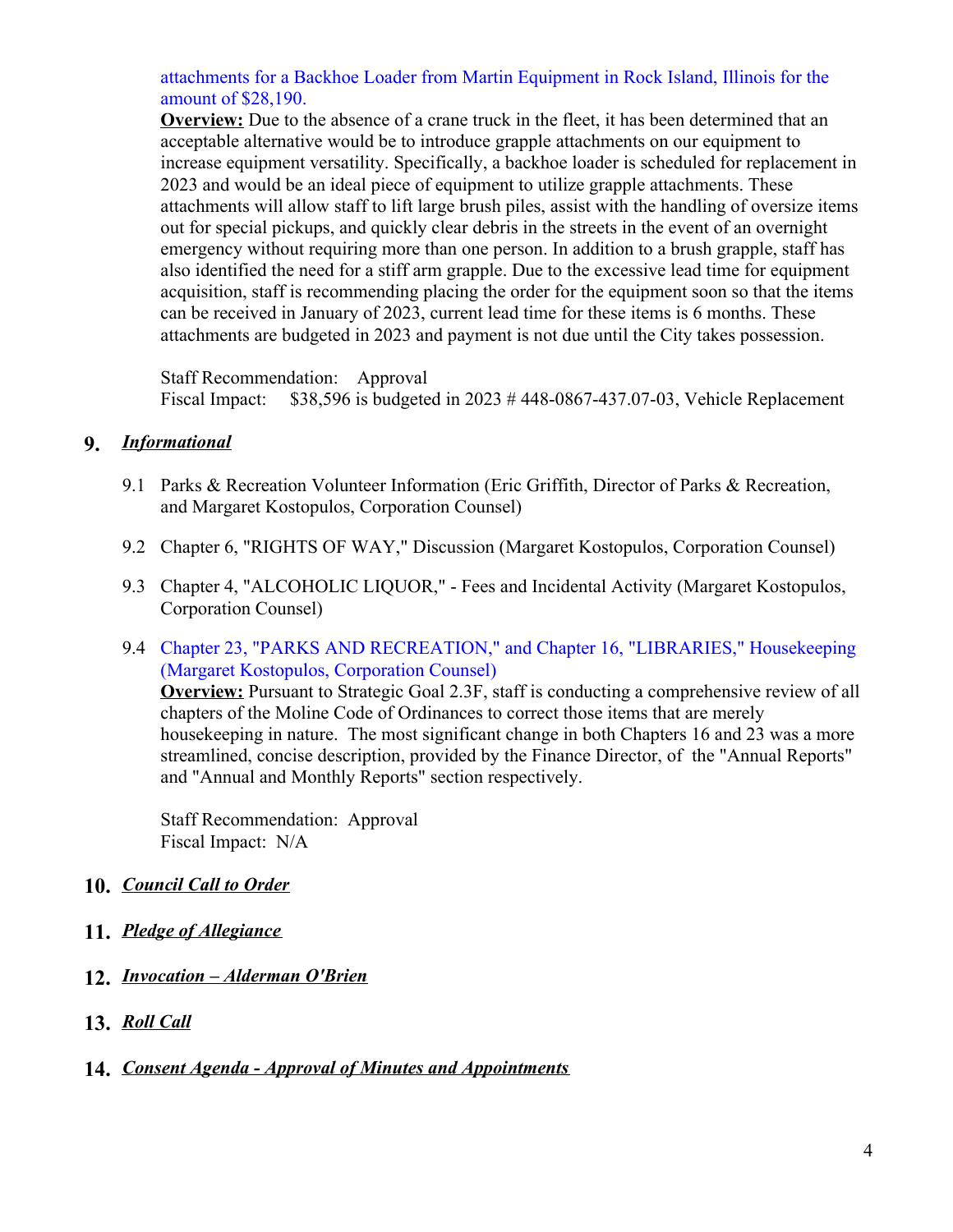Committee-of-the-Whole and Council meeting minutes of June 7, 2022, and Council and Executive Session meeting minutes of June 14, 2022, and appointment made on June 28, 2022.

All items under the consent agenda will be enacted by one motion. There will be no separate discussions of these items unless a Council Member so requests, in which case, the item will be moved from the Consent Agenda and considered as the first item after the Omnibus Vote.

### **15.** *Consent Agenda - Second Reading Ordinances*

- 15.1 3012-2022 An Ordinance amending Chapter 20, "MOTOR VEHICLES AND TRAFFIC," of the Moline Code of Ordinances, Appendix 5 thereof, "ALL-WAY STOP [INTERSECTIONS,"](https://d2kbkoa27fdvtw.cloudfront.net/molineil/e463759b00a7261b35c2a394603c28d00.pdf) by removing the intersection of Nineteenth Avenue and Thirty-fifth Street.
- 15.2 3013-2022 An Ordinance amending Chapter 20, "MOTOR VEHICLES AND TRAFFIC," of the Moline Code of Ordinances, Appendix 5 thereof, "ALL-WAY STOP [INTERSECTIONS,"](https://d2kbkoa27fdvtw.cloudfront.net/molineil/85a7fbb43acade6d393c0789794334350.pdf) by removing the intersection of Third Street and Eighteenth Avenue.
- 15.3 3014-2022 An Ordinance amending Chapter 20, "MOTOR VEHICLES AND TRAFFIC," of the Moline Code of Ordinances, Appendix 7 thereof, ["ONE-WAY](https://d2kbkoa27fdvtw.cloudfront.net/molineil/8f26806aa72729f1e1bb02c1a6ff16660.pdf) STREETS," by including to make the alley a one-way for Eastbound traffic between 15<sup>th</sup> Street Place and 16<sup>th</sup> Street and  $17<sup>th</sup>$  Avenue and  $18<sup>th</sup>$  Avenue A.
- 15.4 3015-2022 An Ordinance amending Chapter 10, ["ELECTIONS,"](https://d2kbkoa27fdvtw.cloudfront.net/molineil/f4af15a89a61c3e3d30098ed1105d5240.pdf) of the Moline Code of Ordinances, by repealing Chapter 10 in its entirety and enacting in lieu thereof one new Chapter 10 dealing with the same subject matter.

# **16.** *Consent Agenda - Resolutions*

- 16.1 1112-2022 A Resolution authorizing the Fleet and Facilities Manager to purchase two Backhoe Loaders from Martin Equipment in Rock Island, Illinois on Sourcewell Contract [#032119-JDC,](https://d2kbkoa27fdvtw.cloudfront.net/molineil/72c6427185fe8aaf7fb2e3eaed46c2160.pdf) in the amount of \$271,000.
- 16.2 1113-2022 A Resolution authorizing the Mayor and City Clerk to execute and attest to a contract with Stichter [Construction,](https://d2kbkoa27fdvtw.cloudfront.net/molineil/6a5d194fb1b162eedae5047b129b00290.pdf) Inc. for Project #1372, 2022 Stormwater Project, for an amount of \$262,998.50.

**Overview:** Bids were opened and publicly read on May 17, 2022, for Project #1372, 2022 Stormwater Project, with Stichter Construction, Inc. submitting the lowest and most responsible and responsive bid. This project will include work on 2 sites in Moline. Site 1 is 54<sup>th</sup> Street, south of 10<sup>th</sup> Avenue. This location will receive new water main and services, and a repaired storm sewer system with a stabilized ravine. Site 2 is the 2900 block of  $8<sup>th</sup>$ Street. This location will receive some improved storm sewer, and a stabilized ravine.

| <b>Staff Recommendation:</b> | Approval                                                         |
|------------------------------|------------------------------------------------------------------|
| <b>Fiscal Impact:</b>        | <b>Budgeted - \$425,000.00</b> is budgeted under the Fund/Budget |
| Line Items shown above.      |                                                                  |

16.3 1114-2022 A Resolution authorizing the Mayor and City Clerk to execute and attest to a contract with Centennial [Contractors](https://d2kbkoa27fdvtw.cloudfront.net/molineil/638163a4d782ed1354a8424ea2fc73da0.pdf) of the Quad Cities, Inc. for Project #1377, 36<sup>th</sup> Avenue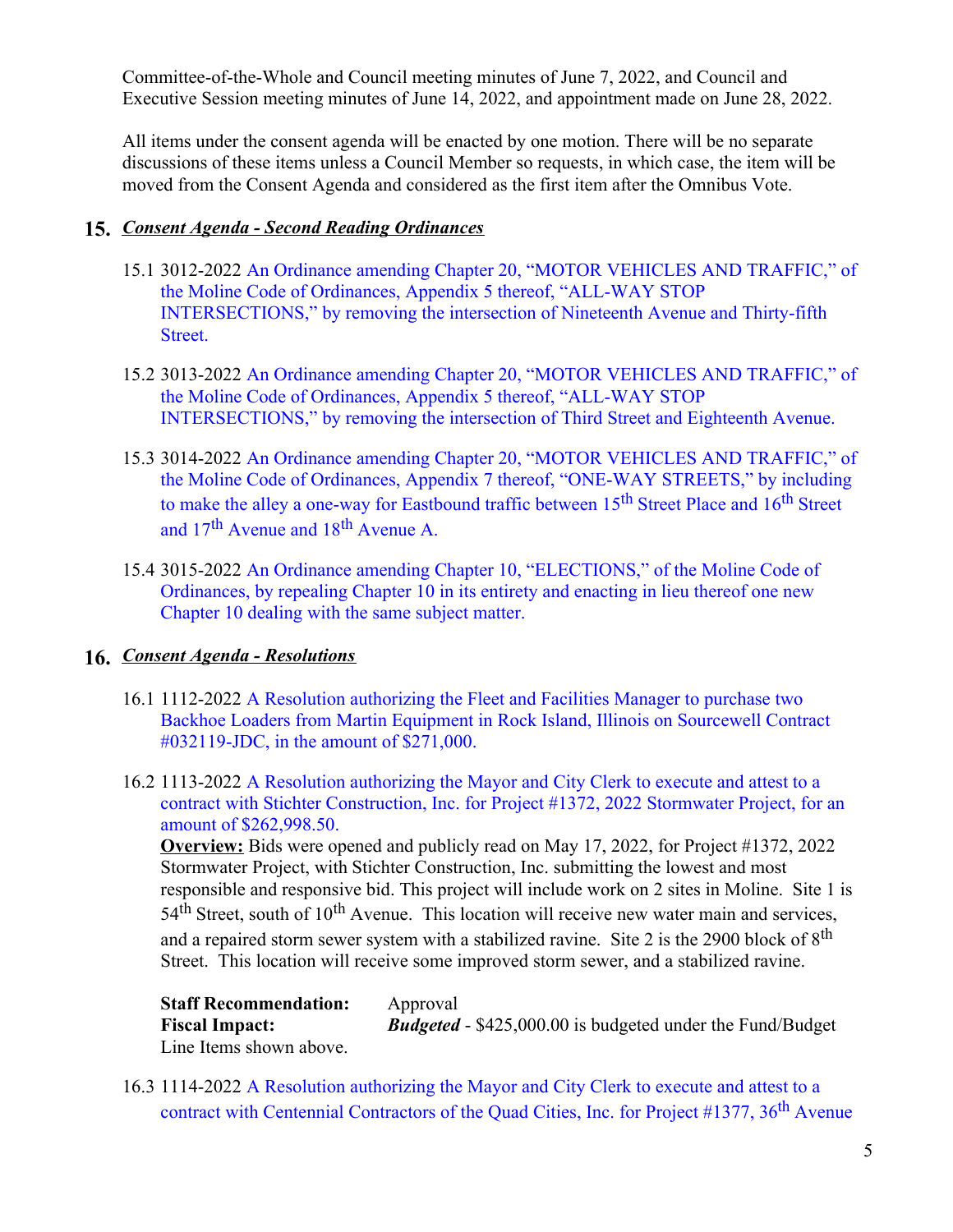#### Court Reconstruction, for an amount of \$835,240.68.

**Overview:** Bids were opened and publicly read on June 7, 2022, for Project #1377, 36<sup>th</sup> Avenue Court Reconstruction, with Centennial Contractors of the Quad Cities, Inc. submitting the lowest and most responsible and responsive bid. This project will include pavement reconstruction on 36<sup>th</sup> Avenue Court, east of 53<sup>rd</sup> Street. The existing concrete pavement will be removed and replaced. Driveways will be replaced, sidewalks repaired, ADA ramps installed, utilities adjusted, and other related work. The pavement in this location has extended beyond its life and is in need of full reconstruction.

Staff Recommendation: Approval Fiscal Impact: *Budgeted* - \$1,005,000 budgeted in #277-9957-438.08-98, Capital Expenditures in the ARPA Fund

#### **17.** *Omnibus Vote*

#### **18.** *Non-Consent Agenda - Resolutions*

18.1 1108-2022 A Resolution authorizing the Mayor and City Clerk to execute and attest to a contract with Legacy Corporation of IL for Motor Fuel Tax (MFT) Section [22-00284-00-RP,](https://d2kbkoa27fdvtw.cloudfront.net/molineil/e02af38432e711b8259cc905476ed4ab0.pdf) 47<sup>th</sup> Street Reconstruction, south of 26<sup>th</sup> Avenue for the amount of \$1,748.547.00 **Overview:** Bids were opened and publicly read on May 17, 2022, for Rebuild Illinois Funds (MFT) Section Number 22-00284-00-RP, 47<sup>th</sup> Street Reconstruction, south of 26<sup>th</sup> Avenue, with Legacy Corporation of IL submitting the most responsible and responsive bid. The existing pavement on  $47<sup>th</sup>$  Street is sealcoat with ditches. This project will reconstruct this pavement with a new rock base and concrete pavement with curb and gutter. There will be an 8' wide sidewalk installed on the east side of the road. The water main and sanitary sewer systems will also be replaced in their entirety to the Right-of-Way line. This water main is on the red water list, and its replacement will further reduce the number of customers affected by the discoloration problem. The existing sanitary sewer is clay pipe and in need of replacement. Storm sewers will also be added.

| <b>Staff Recommendation:</b> | Approval                                                |
|------------------------------|---------------------------------------------------------|
| Fiscal Impact:               | <b>Budgeted</b> - Funds are budgeted as detailed in the |
| attached explanation page    |                                                         |

- 18.2 1115-2022 A Resolution approving a sole-source contract with Rexroat Sound for the [Sesquicentennial](https://d2kbkoa27fdvtw.cloudfront.net/molineil/377039a735d39b1e09e531b2980e76850.pdf) Celebration stage and sound system for the amount of \$69,726.40.
- 18.3 1116-2022 A Resolution of consideration being requested to meet Illinois Housing [Development](https://d2kbkoa27fdvtw.cloudfront.net/molineil/1a3b69e368e59483d06e1de0a1546fbb0.pdf) Authority's ("IHDA") deadline of June 30, 2022 to extend the termination date to December 31, 2022.

#### **19.** *Non-Consent Agenda - First Reading Ordinances*

19.1 3016-2022 An Ordinance amending Chapter 2, ["ADMINISTRATION,"](https://d2kbkoa27fdvtw.cloudfront.net/molineil/9717fa17636861ef2188114897196da60.pdf) of the Moline Code of Ordinances, by repealing Chapter 2 in its entirety and enacting in lieu thereof one new Chapter 2 dealing with the same subject matter.